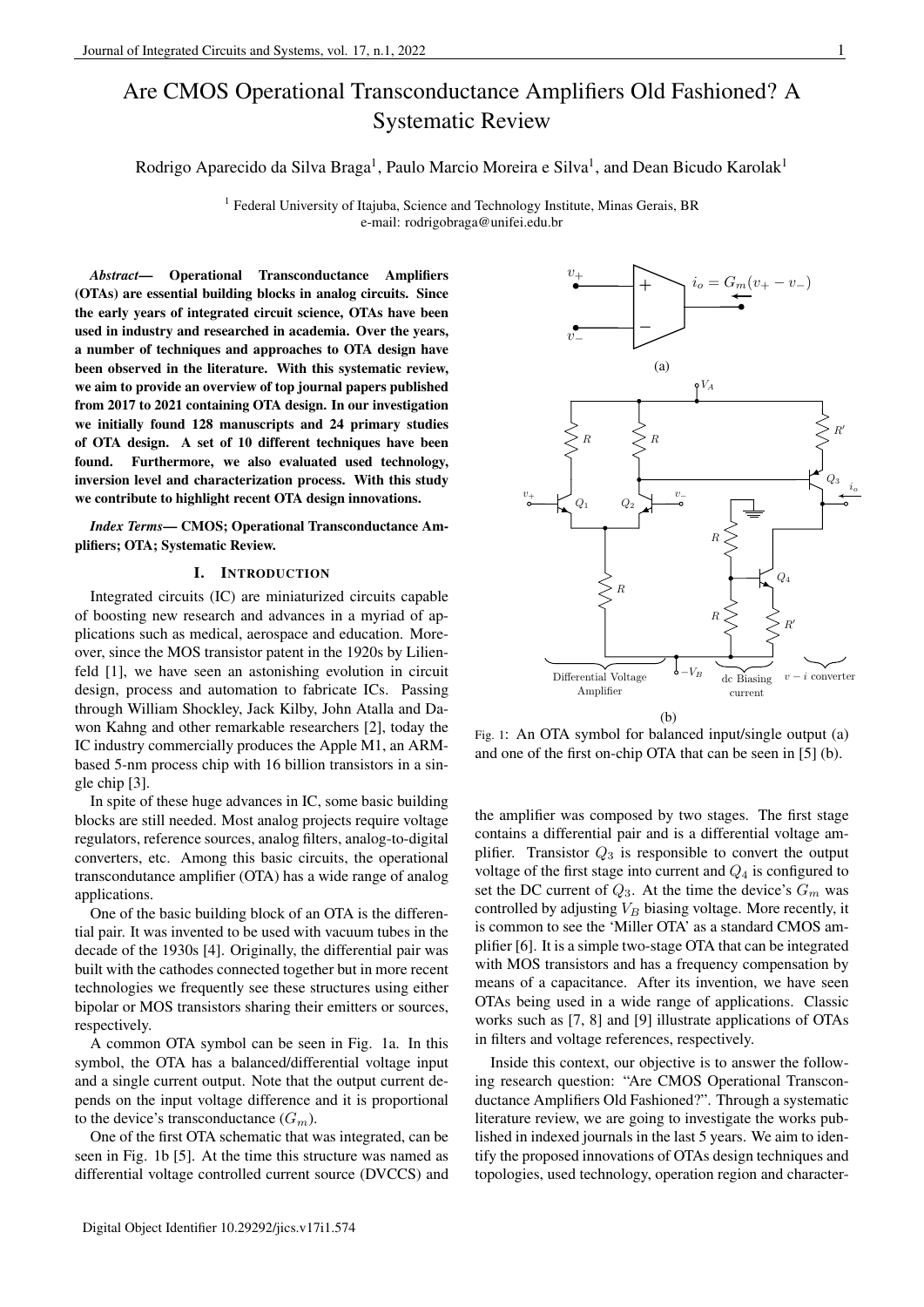ization process. During this research we walk through 128 papers that cite OTAs.

After selecting only the top rated journals in the Scopus CiteScore Index and apply the inclusion and exclusion criteria, we came up with 24 papers. We evaluated these 24 papers in detail to understand the innovations proposed in each of them.

The rest of this work is structured as follows. Section II presents the methods used to conduct this systematic review. In Section III we perform the data tabulation, individual studies and results synthesis. Finally, Section IV presents the conclusion.

#### II. METHODS

A systematic review process should be conducted under some protocol to ensure that it can be reproduced, and later appended, in a standardized way. In this work we use PRISMA [10], which is majorly divided into following these steps:

- i. Information sources and search strategy;
- ii. Eligibility criteria and selection process;
- iii. Data collection process and data items;
- iv. Results and Discussions.

# *A. Information sources and search strategy*

We establish the criteria from [11] to select the journals. Thus, the CiteScore index, obtained from the Scopus Documents Search [12] is used to select works stratified from 100th to 80th top journals.

Therefore, we search within Article Title, Abstract and Keywords the terms: CMOS, transconductance and amplifier. This strategy can cover and found all related OTA publications. We also limit our results for English articles published only in high quality journals (CiteScore 100th to 80th) from years 2017 to 2021. The resultant search string is:

# TITLE-ABS-KEY ( CMOS AND TRANSCONDUCTANCE AND AMPLIFIER ) AND LIMIT-TO ( PUBYEAR , 2021, 2017 ) AND LIMIT-TO ( SRCTYPE, "j")

#### *B. Eligibility criteria and selection process*

To ensure that only relevant OTA manuscript have been selected to conduct the review, we impose inclusion (InC) and exclusion (ExC) criteria:

• InC1. Paper that an innovation in the OTA topology was identified;

• InC2. Paper that an improvement in OTA performance was identified;

• ExC1. Work that a traditional OTA topology is used to demonstrate device improvement;

• ExC2. Work that an OTA is a building block of a system.

Each author of this paper worked independently and read the title and abstract of the selected papers. This first step allowed to identify the works that uses an OTA topology. Then each researcher evaluated the entire journal paper for its relevance and apply the InC and ExC criteria. The last step consisted in confirming if select works are relevant to this paper.

| Table I.: Retrieved articles.      |              |              |                           |
|------------------------------------|--------------|--------------|---------------------------|
| <b>Initially</b><br><b>Scanned</b> | 1st Filtered | 2nd Filtered | Final<br><b>Selection</b> |
| 603                                | 128          | 36           | 24                        |

#### *C. Data collection process and data items*

The data presented in this manuscript has been summarized in Table I. The search string introduced in Section A. applied in Scopus database returned 603 papers. After reading the abstract we found 128 manuscripts that have OTAs circuits involved. By using the CiteScore chosen range, 36 works have been fully read. Finally, we apply the InC and ExC defined in Section B. and 24 papers fulfilled the requirements to help to answer the main question of this study.

Table II shows the selected articles for the research question. By using Table II, we refine the study focusing to elucidate design techniques, methods and technology data.

#### III. RESULTS AND DISCUSSIONS

As a first step in this section, we will summarize the main ideas and innovations in the OTAs found in the works listed in Table II. Next, we will group the works with common characteristics, namely: design technique (Table III), technology (Table IV), inversion level (Table V) and characterization process (Table VI). Finally, we will carry out an evaluation of our findings and answer the research question.

#### *A. Design Techniques*

During our research process we found ten different design techniques. Some articles use more than one technique to achieve a desired OTA performance. Table III summarizes the design techniques with the respective papers.

In [13] the authors present a novel two-stage OTA that improves the dynamic response of an adaptively biased low-dropout regulator (AB-LDO). The proposed novelty was achieved by combining the structures of a conventional current-mode OTA and a conventional differentialmode OTA. The proposed OTA is named as hybrid-mode OTA (HM-OTA) and its performance such as DC gain, bandwidth, slew rate and loop stability can be controlled by the aspect ratio of the transistors of the first stage of the OTA.

Modifications on a conventional class-AB OTA are presented in [19]. The authors increase the output impedance of the OTA by reducing the output stage and using a cascade topology. In addition to this, it is proposed the use of transistors in the first stage to generate a large drain-source voltage drop during the large-signal transient period to increase the OTA's slew rate (SR) performance. The proposed OTA is tested in a switched capacitor filter.

In [22] the authors propose a wideband differential two stage low-noise transconductance amplifier (LNTA). This LNTA is a transconductance amplifier, it does not use differential pairs and it is designed to be used in a receiver frontend operating from 0.1 to 3.1 GHz.

[23] designed a three-stage OTA with the aid of derived equations to estimate the dynamic response of the amplifier.

Topologies based on Current Recycling/Reuse also represent a large part of the works found. Based on the recycling folded cascode OTA (RFC OTA), [15] presents an improved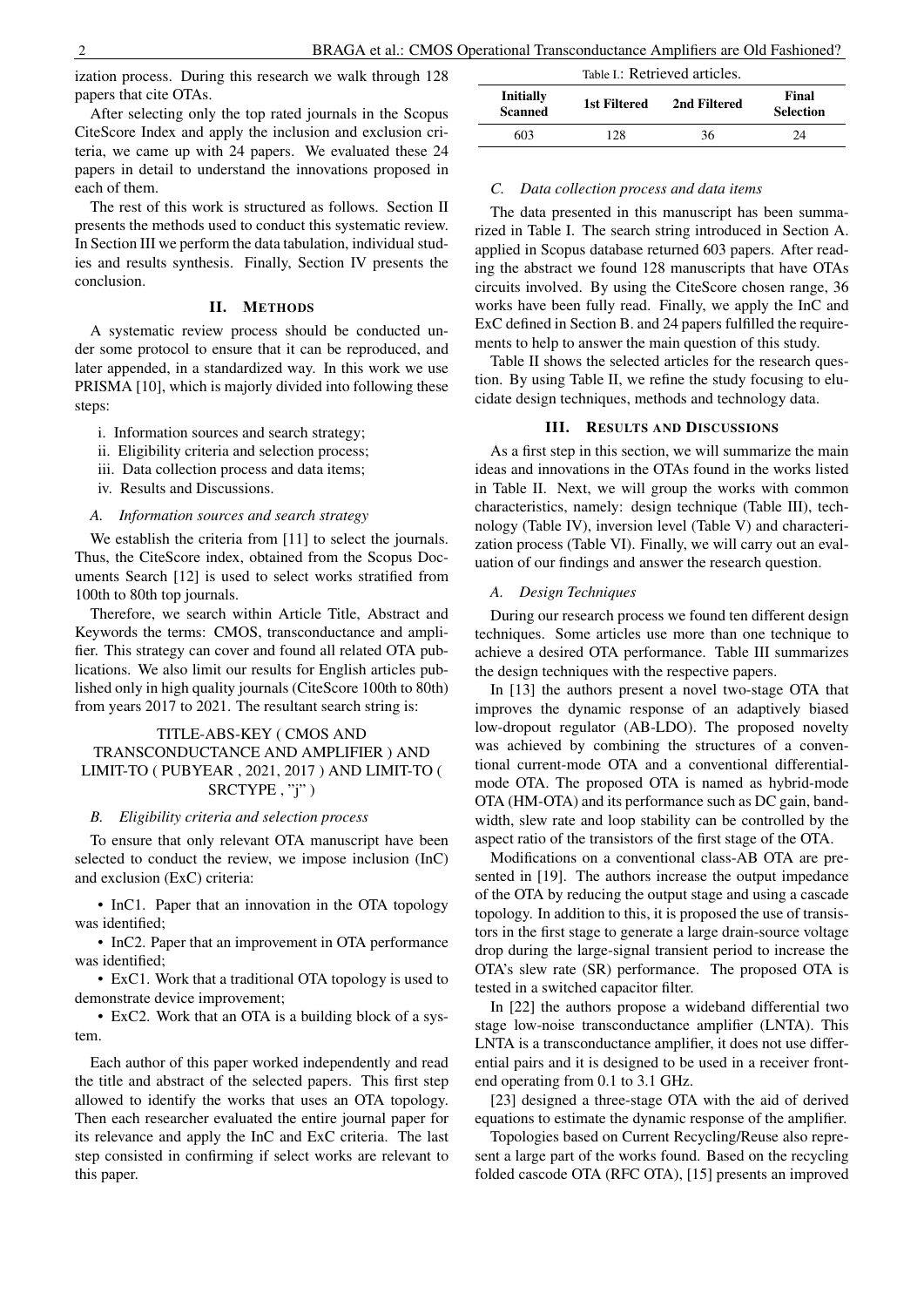|        | Table II.: Selected research articles.                                           |                                                                                                                                                                            |      |                 |
|--------|----------------------------------------------------------------------------------|----------------------------------------------------------------------------------------------------------------------------------------------------------------------------|------|-----------------|
| Ref.   | <b>Authors</b>                                                                   | <b>Title</b>                                                                                                                                                               | Year | Per-<br>centile |
| $[13]$ | Maity A., Patra A.                                                               | A hybrid-mode operational transconductance amplifier for an adap-<br>tively biased low dropout regulator                                                                   | 2017 | 96              |
| $[14]$ | Shen L., Lu N., Sun N.                                                           | A 1-V 0.25- $\mu$ W Inverter Stacking Amplifier with 1.07 Noise Effi-<br>ciency Factor                                                                                     | 2018 | 92              |
| $[15]$ | Garde M.P., Lopez-Martin A., Carvajal<br>R.G., Ramírez-Angulo J.                 | Super Class-AB Recycling Folded Cascode OTA                                                                                                                                | 2018 | 92              |
| $[16]$ | Luo D., Zhang M., Wang Z.                                                        | A Low-Noise Chopper Amplifier Designed for Multi-Channel Neu-<br>ral Signal Acquisition                                                                                    | 2019 | 92              |
| $[17]$ | Yosefi G.                                                                        | A special technique for Recycling Folded Cascode OTA to improve<br>DC gain, bandwidth, CMRR and PSRR in 90 nm CMOS process                                                 | 2020 | 92              |
| $[18]$ | Lee S.-Y., Wang C.-P., Chu Y.-S.                                                 | Low-Voltage OTA-C Filter with an Area- and Power-Efficient OTA<br>for Biosignal Sensor Applications                                                                        | 2019 | 89              |
| $[19]$ | Kim J., Song S., Roh J.                                                          | A High Slew-Rate Enhancement Class-AB Operational Transcon-<br>ductance Amplifier (OTA) for Switched-Capacitor (SC) Applica-<br>tions                                      | 2020 | 87              |
| $[20]$ | Khateb F., Kulej T., Akbari M., Kumngern<br>М.                                   | 0.5-V High Linear and Wide Tunable OTA for Biomedical Applica-<br>tions                                                                                                    | 2021 | 87              |
| $[21]$ | Grasso A.D., Pennisi S., Scotti G., Trifiletti<br>А.                             | 0.9-V Class-AB Miller OTA in $0.35$ - $\mu$ m CMOS with Threshold-<br>Lowered Non-Tailed Differential Pair                                                                 | 2017 | 84              |
| $[22]$ | Guo B., Gong J., Wang Y.                                                         | A Wideband Differential Linear Low-Noise Transconductance Am-<br>plifier with Active-Combiner Feedback in Complementary MGTR<br>Configurations                             | 2021 | 84              |
| $[23]$ | Giustolisi G., Palumbo G.                                                        | Design of Three-Stage OTA Based on Settling-Time Requirements<br>including Large and Small Signal Behavior                                                                 | 2021 | 84              |
| $[24]$ | Toledo P., Crovetti P., Aiello O., Alioto M.                                     | Design of digital OTA's with operation down to 0.3 V and NW<br>power for direct harvesting                                                                                 | 2021 | 84              |
| $[25]$ | Beloso-Legarra J., de la Cruz-Blas C.A.,<br>Lopez-Martin A.J., Ramirez-Angulo J. | Gain-boosted super class AB OTA's based on nested local feedback                                                                                                           | 2021 | 84              |
| $[26]$ | Zhang Q., Zhao X., Zhang X., Zhang Q.                                            | Multipath recycling method for transconductance enhancement of<br>folded cascade amplifier                                                                                 | 2017 | 83              |
| $[27]$ | Shirazi M., Hassanzadeh A.                                                       | Design of a low voltage low power self-biased OTA using indepen-<br>dent gate FinFET and PTM models                                                                        | 2017 | 83              |
| $[28]$ | Veldandi H., Shaik R.A.                                                          | Low-voltage PVT-insensitive bulk-driven OTA with enhanced DC<br>gain in 65-nm CMOS process                                                                                 | 2018 | 83              |
| $[29]$ | Dubey T., Bhadauria V.                                                           | A low-voltage highly linear OTA using bulk-driven floating gate<br><b>MOSFETs</b>                                                                                          | 2019 | 83              |
| $[30]$ | Başak M.E.                                                                       | Realization of DTMOS based CFTA and multiple input single out-<br>put biquadratic filter application                                                                       | 2019 | 83              |
| $[31]$ | Khade A.S., Vyas V., Sutaone M.                                                  | A technique to enhance the transconductance of micro-power im-<br>proved recycling folded cascode operational transconductance am-<br>plifier with reasonable phase margin | 2019 | 83              |
| $[32]$ | Banagozar S., Yargholi M.                                                        | Ultra-low power two-stage class-AB recycling double folded cas-<br>code OTA                                                                                                | 2019 | 83              |
| $[33]$ | Kumngern M., Kulej T., Khateb F., Stop-<br>jakova V., Ranjan R.K.                | Nanopower multiple-input DTMOS OTA and its applications to<br>high-order filters for biomedical systems                                                                    | 2021 | 83              |
| $[34]$ | Wang Y., Zhang Q., Zhao X., Dong L.                                              | An enhanced bulk-driven OTA with high transconductance against<br>CMOS scaling                                                                                             | 2021 | 83              |
| $[35]$ | Zhao G., Ye M., Hu K., Zhao Y.                                                   | A ROIC for diode uncooled IRFPA with hybrid non-uniformity<br>compensation technique                                                                                       | 2018 | 81              |
| $[36]$ | Jakusz J., Jendernalik W., Blakiewicz G.,<br>Kłosowski M., Szczepański S.        | A 1-nS 1-V sub-1-µW linear CMOS OTA with rail-to-rail input for<br>Hz-band sensory interfaces                                                                              | 2020 | 80              |

RFC OTA able to increase its current efficiency, dynamic and small-signal performances. The authors achieve this performance boost by replacing the RFC OTA's fixed tail current by an adaptive current biasing circuit.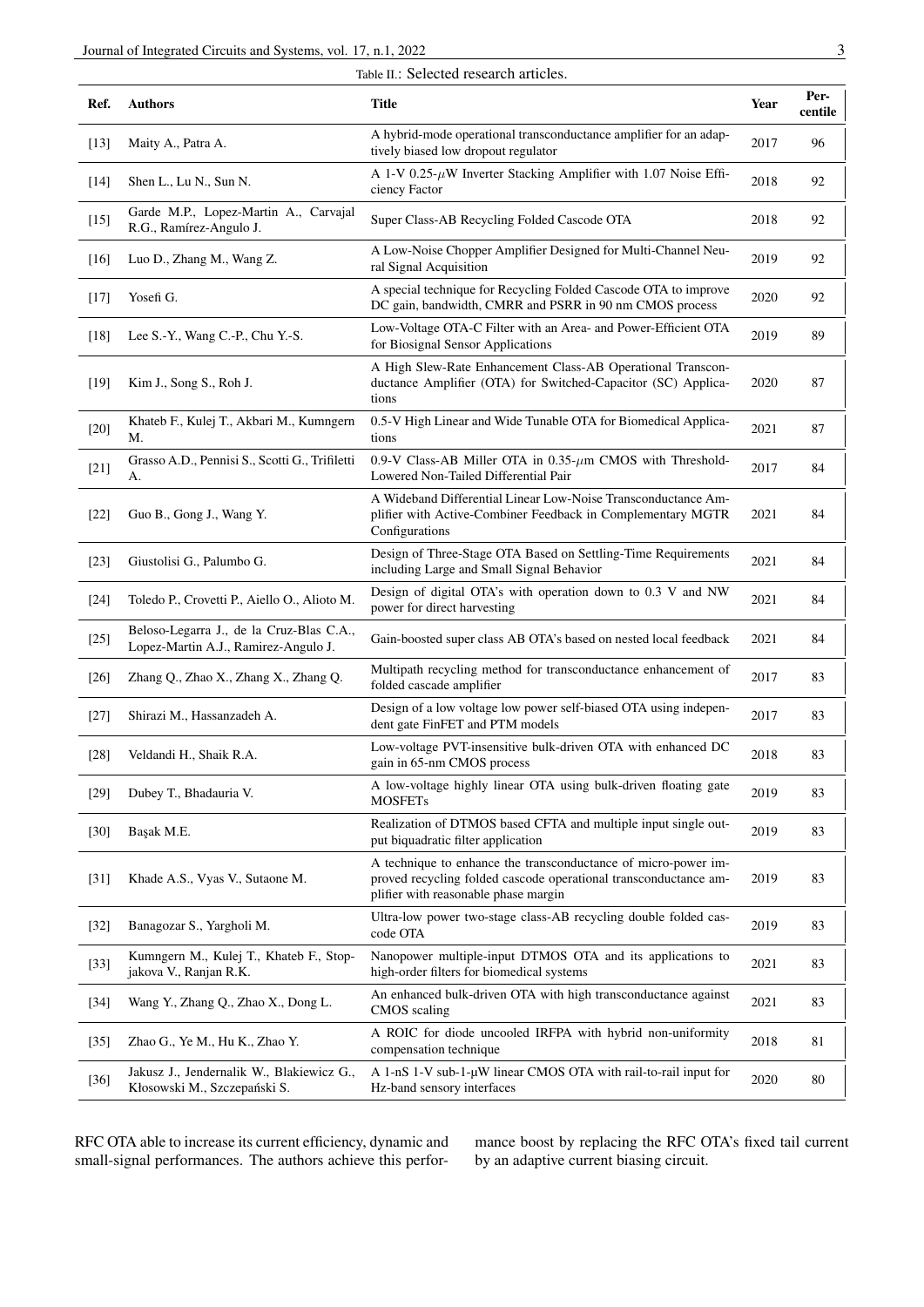| Table III.: Identified design techniques.          |                                                    |  |
|----------------------------------------------------|----------------------------------------------------|--|
| Design techniques                                  | Ref.                                               |  |
| Multistage                                         | [13, 19, 23, 26, 14, 19, 22, 27, 28,<br>29, 32, 36 |  |
| <b>Current Recycling/Reuse</b>                     | [15, 26, 14, 17, 31, 32]                           |  |
| Bulk-driven                                        | [20, 28, 29, 33, 34, 36]                           |  |
| Dynamic Threshold Voltage<br><b>MOSFET (DTMOS)</b> | [30, 33, 34]                                       |  |
| Very Low<br>Transconductance (VLT)                 | [16, 18, 20, 36]                                   |  |
| Multiple-input MOS<br><b>Transistors</b>           | [20, 27]                                           |  |
| Non-tailed Current                                 | [21, 29]                                           |  |
| Flipped Voltage Follower<br>(FVF)                  | [25, 29]                                           |  |
| Double Gate FinFet                                 | [27]                                               |  |
| <b>CMOS Standard Cells</b>                         | [24]                                               |  |
|                                                    |                                                    |  |

Manuscript [26] revised the improved recycling folded cascode amplifier (IRFC). The modified circuit uses a second input pair to create three paths to conduct the small signal current into a different path of the DC current. As result, this improves the transconductance of the original IRFC and creates the multipath recycling folded cascode (MRFC). The MRFC increases the transconductance, almost at no expense of power dissipation.

In [14] is proposed a new two-stage OTA structure based on stacking inverters. Due to the stacking inverters and hence current reuse, the amplifiers present a better noise efficiency factor (NEF) compared to other OTAs.

In [17] the author proposes modifications of a RFC OTA proposed in [37] to fix the common mode output voltage in the middle ranges of  $V_{DD}$ . The main modification consists of adding a common mode feedback circuit to change the OTA's transistors biasing.

The work in [31] is also based on FC/RFC and its variations. A subthreshold fixed- $g_m$  low-voltage low-power IRFC OTA is designed with an asymmetrical current split input stage. The unbalanced inner differential pair conducts different DC current for the same input voltage. The author calls this structure as a modified improved recycling folded cascode (MIRFC) since this topology enhances the transconductance, DC gain, GBW and phase margin when compared to its IRFC counterpart.

Paper [32] presents an ultra-low power multiple stage OTA also based on RFC topology. The first stage is a recycling double folded cascode (RDFC) and the second stage is a class AB. Since the topology use two transconductance elements it improves the linearity and enhances the open loop gain at cost of the following additional blocks: current control circuit and RC Miller compensation. The performance of the circuit shows a better output signal swing when compared against the other FC/RFC based topologies.

Paper [28] presents a high DC gain bulk-driven OTA for low voltage applications. A cross-coupled active load is employed at the bulk-driven input stage to enhance the gain of the OTA and a cross-forward (CF) gain stage was placed between the input and output stages of the OTA. This stage helps to enhance the output stage transconductance and also allows large capacitive loads (up to 50 pF) keeping the OTA stable. The bulk terminals of some of the MOSFETs are biased at common-mode voltage to reduce their threshold voltage  $(V_{TH})$  that makes easier to operate at low voltages.

The work from [30] used a Current Follower Transconductance Amplifier (CFTA) and a transistor with tied body and gate called Dynamic Threshold Voltage MOSFET (DT-MOS). The use of DTMOS guarantees a higher transconductance than a normal MOS transistor even in weak inversion operation. The manuscript [33] also uses the DTMOS technique with multiple input bulk driven (MIBD) MOS to build the multiple input dynamic threshold (MIDT) MOS. The OTA designed with MIDT has enhanced linear range (as compared to DTMOS) and transconductance (as compared to MIBD). The proposed OTA has 4 inputs and takes advantages from DTMOS decreasing the threshold voltage property and it has a better linearity by using the MIDT solution.

The paper in [34] proposes a subthreshold bulk driven OTA where the input (bulk) is connected to the gate of the transistor through a robust transconductance enhancement (RTE) control block. Although [34] does not make this relationship, this connection characterizes a DTMOS. This arrangement allows the input voltage  $V_{in}$  to be applied through the feedforward as  $kV_{in}$  to the gate terminal. This strategy improves the transconductance of bulk-driven OTAs working in weak inversion and benefits from CMOS scaling as the  $q_{mb}/q_m$  decreases, the transconductance increases.

The works [16, 18, 20, 36] propose an interesting design choice: Very Low Transconductance (VLT). They use VTL to obtain OTAs with transconductance at pS or nS, ideal for biomedical applications.

In [16] the authors show an application of neural signal amplifier where a very low transconductance is required (order of 65 pS). The presented VLT OTA uses a current mirror with a series-parallel current division to decrease transconductance and the authors propose the use of a complementary input stage with source degeneration to increase the linearity of the amplifier.

A similar idea is found in [18], it proposes a VLT OTA for biosignal sensor applications. The OTA has a local-feedback linearized technique and a transconductance booster. The proposed OTA combines current division with source degeneration to enhance linearity and implement low transconductance.

In [36] is presented a two-stage, bulk-driven and VLT OTA for biomedical applications. The deviation of the first stage current (the one that is converted from the input voltage variation) is based on the channel length modulation of the input MOS transistors.

Multiple-input MOS transistors are used by [20]. This paper presents a low-voltage and a low-power OTA operating in subthreshold region and using the bulk-driven multiple-input MOS transistors as differential pairs. The differential stage includes source degeneration transistors. The circuit shown is aimed for biomedical applications and these modifications improve the linearity. To increase the DC gain, the authors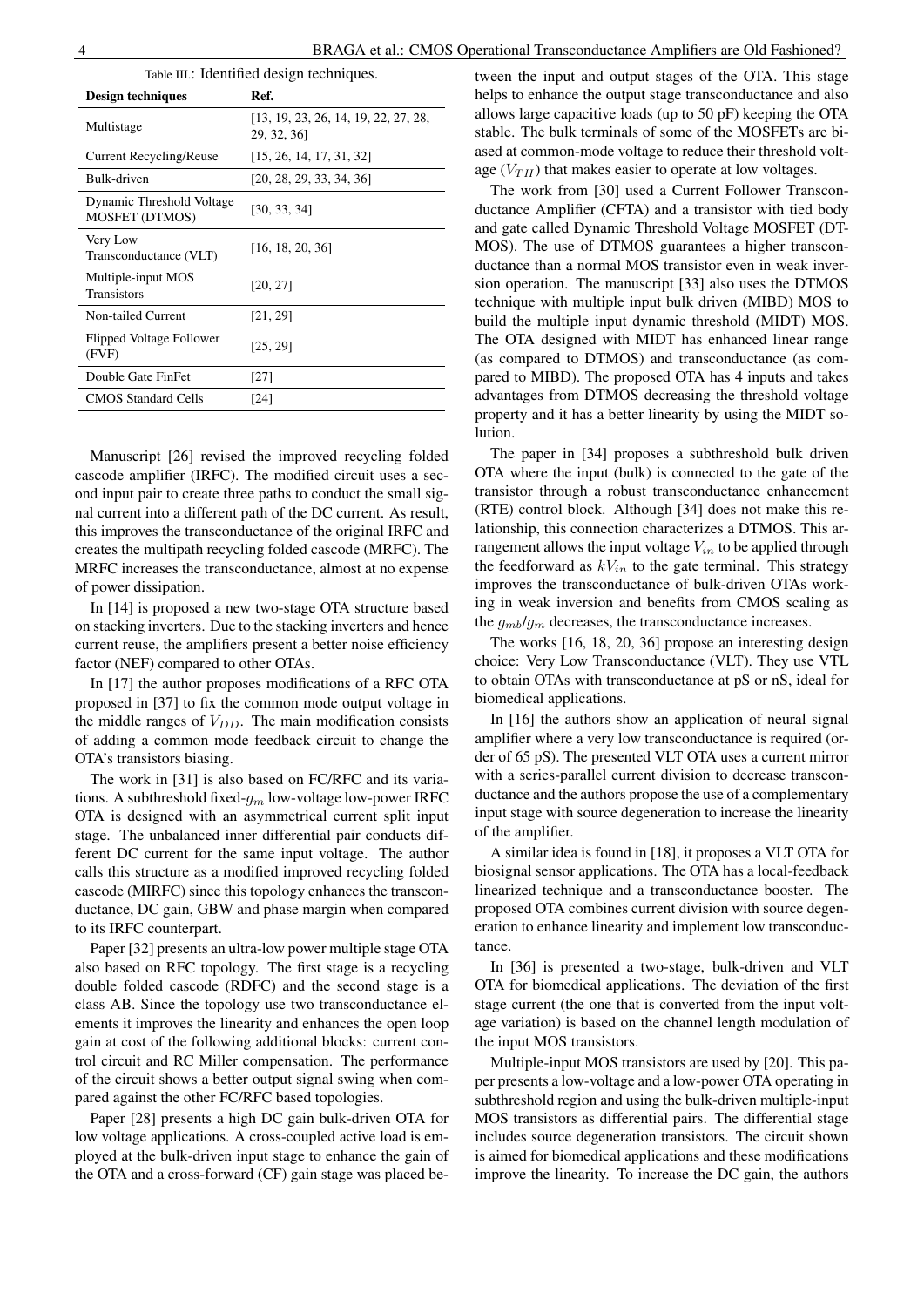also use self-cascode transistors and positive feedback.

The work in [25] describes an approach to the super class AB OTAs using an adaptive biasing and Local CMFB (LCMFB) by two nested local feedback loops (positive and negative) at the active load. Two cross-coupled floating batteries implemented by Flipped Voltage Follower (FVF) are used to build the adaptive-tail-current-biasing block, while a network combining resistors (negative feedback) and transistors (positive feedback) implements the LCMFB. As a result, both settling time and settling accuracy are improved under high power efficiency provided by subthreshold operation.

A Flipped Voltage Follower is also found in [29]. This work proposes an OTA using three different techniques: bulk-driven, floating gate-transistors and FVF. This combination creates the BDFG-FVF OTA, by removing the conventional biasing tail current the voltage follower makes the circuit self biased. Bulk-driven and floating-gate transistors are used together: first gate is used for a bias input voltage and the second gate is directly connected to the bulk where the input signal is applied. The proposed BDFG-FVF OTA achieves better FoMs than the conventional FG-OTA. Like [29], the authors from [21] also propose a non-tailed with threshold-lowered differential pair OTA. The proposed circuit is designed to increase the common-mode input range of the OTA.

In [27] we find a combination of multistage and multiple input transistors. The first stage of the proposed subthreshold OTA is a pseudo differential, the second stage is a common source amplifier using an active load and the third one has a high resistance to increase the amplifier gain. A double gate IGFinFET is used to obtain multiple input transistors. Since double gate transistors are independent, the full circuit demands some biasing voltage for each transistor gate. The paper implements a Damping Factor Control as a compensation method used to adjust the frequency behavior. The double gate transistors allow the advantage of bulk-driven technique for low-voltage analog designs without bulk-driven limitations since the IGFinFET threshold voltage of the front gate in linearly dependent on back gate voltage twin well or triple well technology is needed.

Manuscript [24] proposes a subthreshold digital OTA (DIGOTA) designed with digital CMOS standard cells. By using fully digital circuits the result block behaves like an OTA.

The authors of [35] propose an OTA with DC offset calibration designed to reduce its input offset voltage and it is used in a CMOS readout IC for diode uncooled infrared focal plane array.

### *B. Fabrication technology*

Table IV presents the fabrication technology used in each paper. Fabrication technologies used before the 2000s are still very popular in OTA design. The 180 nm process represents 66% of the researched works and the 500 nm and 350 nm processes are still found in 13% of the manuscripts. Thus together they correspond to 79% of the researched works. The 90 and 65 nm processes are each seen with one and two manuscripts, respectively and they represent 12.5% of the total researched papers.

| Table IV.: Identified fabrication technology. |                                                                     |  |
|-----------------------------------------------|---------------------------------------------------------------------|--|
| <b>Technology</b>                             | Ref.                                                                |  |
| 500 nm                                        | [15]                                                                |  |
| 350 nm                                        | [21, 35]                                                            |  |
| 180 nm                                        | [13, 14, 16, 18, 19, 22, 20, 24, 25,<br>26, 29, 31, 32, 33, 34, 36] |  |
| $90 \text{ nm}$                               | [17]                                                                |  |
| $65 \text{ nm}$                               | [23, 28]                                                            |  |
| $45 \text{ nm}$                               | [30]                                                                |  |
| $20 \text{ nm}$                               | [27]                                                                |  |

The manuscripts containing MOS transistors with the narrowest channels have 45 and 20 nm of channel length. We mention that these works use the Predictive Technology Model (PTM) [38] that allows only schematic simulation, since it is not provided by a foundry.

# *C. Inversion level*

The effort to reduce power consumption and decrease the supply voltage has motivated the design of OTAs since the early 2000s. This trend still persists today and is reflected in the researched papers. The weak inversion/subthreshold designs corresponds to 54% (13) of the researched works.

However, designs operating at strong inversion are still representative in applications that demand high transconductance values. They represent 46% of the total researched works.

Table V presents the inversion levels of each work.

|  | Table V: Identified inversion levels. |
|--|---------------------------------------|
|  |                                       |

| <b>Region</b>                   | Ref.                                                    |
|---------------------------------|---------------------------------------------------------|
| Weak inversion/<br>Subthreshold | [16, 17, 18, 20, 23, 24, 27, 28, 30,<br>31, 32, 33, 34] |
| Strong inversion                | [13, 14, 15, 19, 21, 22, 25, 26, 29,<br>35, 361         |

#### *D. Characterization process*

Finally, we grouped the works by the characterization process: measurements or simulation. Table VI shows a summary of this grouping. Only 54% of the researched papers were manufactured and measured. The remaining OTAs, 46%, were characterized only through computer simulation.

Table VI.: Identified characterization process.

| <b>Characterization</b> | Ref.                                                   |
|-------------------------|--------------------------------------------------------|
| Measurement             | [13, 14, 15, 16, 18, 19, 22, 21, 24,<br>25, 34, 35, 36 |
| Simulation              | [17, 20, 23, 26, 28, 27, 29, 30, 31,<br>32, 331        |

# *E. Evaluation and challenges*

Analyzing the papers we noted that current recycling/reuse OTAs represent a large amount of papers. In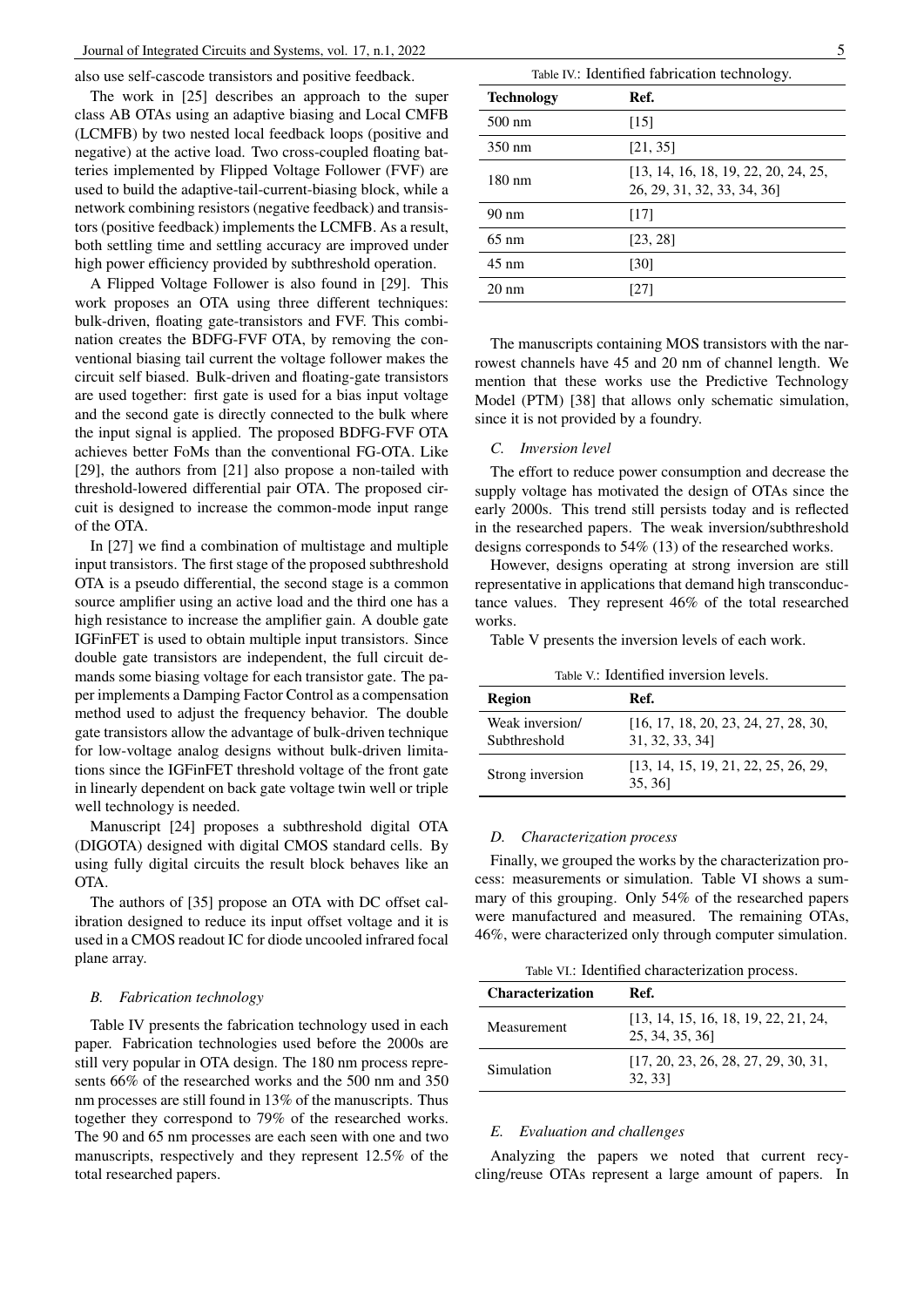the scenario where low power consumption is relevant, these kind of techniques are of interest. In low voltage applications, where the power supply is lower than 1 V (but close to 1 V, e.g. 0.9 V), we may expect that current reuse with stacking transistors is not an option. However, works such as [14] proves otherwise.

When the supply voltage is decreased further away from 1 V, we noticed that multiple stages and not stacked OTAs are used. Also input stages using bulk-driven transistors are getting common. The authors use these techniques in order to mainly maintain the OTA's gain when the power supply is decreased.

In spite of many integrated digital circuits being fabricated with transistors with channel lengths narrower than 10 nm, such as the Apple M1, in the design and research of OTAs it is possible to note that the planar MOS technology is still dominant. Only one manuscript was using FinFets. We also note that clever analog designs can still be seen with 500-nm channel length transistors [15].

Considering the quality of the journals and the review process that these articles underwent, the authors of the present study believed that most OTAs should be manufactured and measured. However, this did not happen. A relevant percentage of works were simulated, only a few at post layout level. This may indicate that accessing the foundry process has been difficult. However, the authors of the present study believe that a deeper investigation should be carried out to prove this claim.

#### IV. CONCLUSION

In IC design, some initial conditions guides its building process. Considering the OTAs, the techniques/topologies, fabrication technology and regions of operation guides the design rules. Hence, efficient OTAs have to address many conditions to achieve the characteristics for which they were designed. Therefore, we conduct a systematic literature review trough 128 papers and apply inclusion and exclusion criteria. A critical review was done on 24 papers.

After analyzing the obtained data, it was possible to address the research question: "Are CMOS Operational Transconductance Amplifiers Old Fashioned?". The answer is: NO! There are still researches that present innovations in the design of OTAs. The OTAs that use current recycling/reuse almost represents a family among the 10 different design techniques identified. And multi-stage also have relevant share in the papers researched. Planar CMOS technologies are still very popular among researchers. However, there is room for OTA projects addressing the challenges of non-planar technologies.

As future work, this systematic review can expand the number of papers evaluated. This would allow a deeper investigation of other questions that can not be answered with the collected samples, such as "how has the industry handled the OTA design?". Furthermore, this work may inspire the choice of an OTA topology by IC designers.

# ACKNOWLEDGEMENTS

The authors would like thank Eric Drumond Rocha for the valuable contributions to this paper.

#### **REFERENCES**

- [1] C. Kleint, "Julius Edgar Lilienfeld: life and profession," *Progress in surface science*, vol. 57, no. 4, pp. 253–327, 1998.
- [2] R. G. Arns, "The other transistor: early history of the metal-oxide semiconductor field-effect transistor," *Engineering Science & Education Journal*, vol. 7, no. 5, pp. 233–240, 1998.
- [3] P. Dempsey, "The tear down: Apple iMac 2021 desktop computer," *Engineering & Technology*, vol. 16, no. 7, pp. 70–71, 2021.
- [4] A. D. Blumlein, "Improvements in or Relating to Thermionic Valve Amplifying Circuit Arrangements," British Patent 482,740, 1936.
- [5] M. Bialko and R. Newcomb, "Generation of all finite linear circuits using the integrated DVCCS," *IEEE Trans. Circuit Theory*, vol. 18, no. 6, pp. 733–736, 1971.
- [6] K. R. Laker and W. M. C. Sansen, *Design of Analog Integrated Circuits and Systems*, 1st ed. McGraw-Hill College, 1994.
- [7] R. L. Geiger and E. Sanchez-Sinencio, "Active filter design using operational transconductance amplifiers: A tutorial," *IEEE Circuits Devices Mag.*, vol. 1, no. 2, pp. 20–32, mar 1985.
- [8] B. Nauta, "A CMOS transconductance-C filter technique for very high frequencies," *IEEE Journal of Solid-State Circuits*, vol. 27, no. 2, pp. 142–153, 1992.
- [9] E. Vittoz and O. Neyroud, "A low-voltage CMOS bandgap reference," *IEEE Journal of Solid-State Circuits*, vol. 14, no. 3, pp. 573–579, 1979.
- [10] M. J. Page, J. E. McKenzie, P. M. Bossuyt, I. Boutron, T. C. Hoffmann, C. D. Mulrow, L. Shamseer, J. M. Tetzlaff, E. A. Akl, S. E. Brennan *et al.*, "The PRISMA 2020 statement: an updated guideline for reporting systematic reviews," *Bmj*, vol. 372, 2021.
- [11] C. M. Q. D. TOLEDO, "Portaria nº 145, de 10 de setembro de 2021," *Impressa Nacional do Brasil*, 2021.
- [12] E. Scopus. Scopus database. Accessed: 2021-01-31. [Online]. Available: https://ptm.asu.edu/
- [13] A. Maity and A. Patra, "A hybrid-mode operational transconductance amplifier for an adaptively biased low dropout regulator," *IEEE Transactions on Power Electronics*, vol. 32, no. 2, pp. 1245–1254, 2016.
- [14] L. Shen, N. Lu, and N. Sun, "A 1-V  $0.25-\mu$ W Inverter Stacking Amplifier With 1.07 Noise Efficiency Factor," *IEEE Journal of Solid-State Circuits*, vol. 53, no. 3, pp. 896–905, 2018.
- [15] M. P. Garde, A. Lopez-Martin, R. G. Carvajal, and J. Ramírez-Angulo, "Super class-AB recycling folded cascode OTA," *IEEE Journal of Solid-State Circuits*, vol. 53, no. 9, pp. 2614–2623, 2018.
- [16] D. Luo, M. Zhang, and Z. Wang, "A low-noise chopper amplifier designed for multi-channel neural signal acquisition," *IEEE Journal of Solid-State Circuits*, vol. 54, no. 8, pp. 2255–2265, 2019.
- [17] G. Yosefi, "A special technique for Recycling Folded Cascode OTA to improve DC gain, bandwidth, CMRR and PSRR in 90 nm CMOS process," *Ain Shams Engineering Journal*, vol. 11, no. 2, pp. 329–342, 2020.
- [18] S.-Y. Lee, C.-P. Wang, and Y.-S. Chu, "Low-voltage OTA–C filter with an area-and power-efficient OTA for biosignal sensor applications," *IEEE transactions on biomedical circuits and systems*, vol. 13, no. 1, pp. 56–67, 2018.
- [19] J. Kim, S. Song, and J. Roh, "A High Slew-Rate Enhancement Class-AB Operational Transconductance Amplifier (OTA) for Switched-Capacitor (SC) Applications," *IEEE Access*, vol. 8, pp. 226 167– 226 175, 2020.